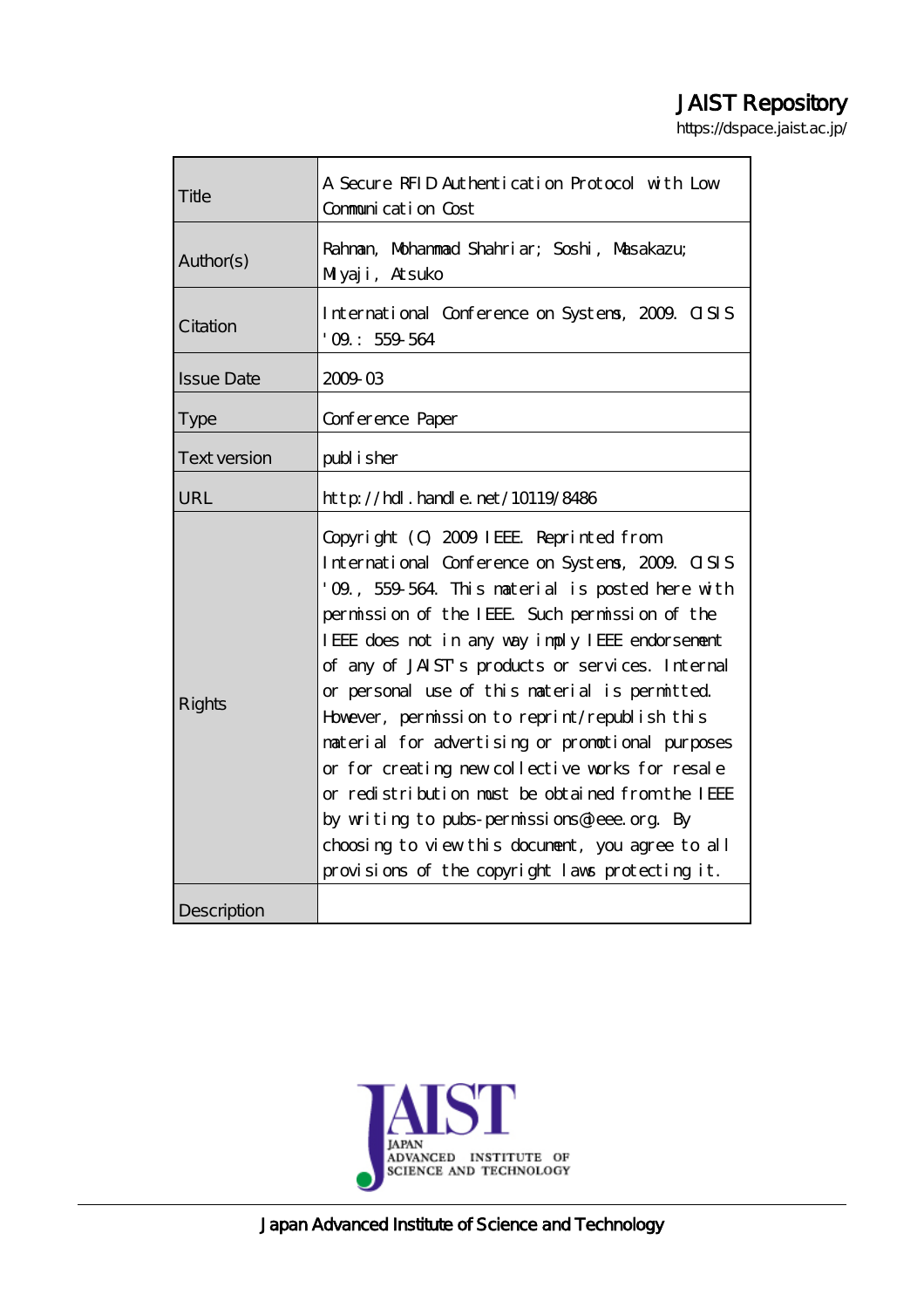# A Secure RFID Authentication Protocol with Low Communication Cost

Mohammad Shahriar Rahman<sup>1</sup>, Masakazu Soshi<sup>2</sup>, Atsuko Miyaji<sup>1</sup> <sup>1</sup> School of Information Science, Japan Advanced Institute of Science and Technology 1-1 Asahidai, Nomi, Ishikawa, Japan 923-1292 Email: {mohammad, miyaji}@jaist.ac.jp <sup>2</sup> School of Information Sciences, Hiroshima City University 3-4-1, Ozuka-higashi Asa-Minami-Ku, Hiroshima, Japan 731-3194 Email: soshi@hiroshima-cu.ac.jp

*Abstract***—Gene Tsudik proposed a Trivial RFID Authentication Protocol (YA-TRAP\*), where a valid tag can become incapacitated after exceeding the prestored threshold value and is thus vulnerable to DoS attack. Our scheme solves the problem by allowing a tag to refresh its prestored threshold value. Moreover, our scheme is forward secure and provides reader authentication, resistance against timing, replay, tracking attacks. We show the use of aggregate hash functions in our complete scheme to reduce the reader to server communication cost. The reader uses partial authentication to keep the rougue tags out of the aggregate function.**

# I. INTRODUCTION

Radio-Frequency IDentification (RFID) is an automatic identification method, relying on storing and remotely retrieving data using devices called RFID tags or transponders. An RFID tag is an object that can be applied to or incorporated into a product, animal, or person for the purpose of identification using radio waves. Some tags can be read from several meters away and beyond the line of sight of the reader. RFID tags has opened the door to previously unexplored applications. For example in supply chains as suggested by the EPC Global Inc. [1], to locate people in amusement parks, to combat the counterfeiting of expensive items [2], to trace livestock, to label books in libraries [3], etc.

A goal of researchers in RFID tag development is to see them serve ubiquitously as a replacement for barcodes. This change promises more flexible and intelligent handling of consumer goods and devices. The imminent ubiquity of RFID tags, however, also poses a potentially widespread threat to consumer privacy.

If RFID tags are easily readable, then tagged items will be subject to indiscriminate physical tracking, as will their owners and bearers. Today, RFID is used in enterprise supply chain management to improve the efficiency of inventory tracking and management. RFID has seen a swirl of attention in the past few years. One important reason for this is the effort of large organizations, such as Wal-Mart, Procter and Gamble, and the U.S. Department of Defense, to deploy RFID as a tool for automated oversight of their supply chains [4].

In such an environment, it is required to read and authenticate a large number of tags within a small period of time. A key to safe and secure supply chain is the emphasis on authenticating the objects as well as tracking them efficiently [[5] chapter 12] where unauthorized tracking of RFID tags is viewed as a major privacy threat. Moreover, the computational and communication complexity are two prime factors related to energy consumptions of an RFID system where the tags are highly resource constrained.

**Our Contribution:** In this paper, we introduce a two-way message authentication protocol where both tag and reader authenticate each other. Compared to the previous RFID authentication protocol named YA-TRAP\* [6], our protocol has improved from the efficiency's point of view specially for batch-mode; our protocol satisfies security requirements better and the required computation is kept at a minimum. Moreover, we show the use of aggregate function for the reader to server communication. The reader to server communication cost is reduced through introducing aggregate hash function. Again, the YA-TRAP\* protocol has a limitation- where a valid tag becomes non-operative after the tag is read equal to the prestored threshold timestamp value. In our two-way authentication protocol, a reader helps a tag to recover from the non-operative state. Furthermore, our scheme is forward secure and provides reader authentication, resistance against timing, replay, tracking attacks. In the extended version of our scheme, the reader uses partial authentication to keep the rougue tags out of the aggregate function. This increases a tag's computation by one hash function and also the tag to reader communication by *b* bits. We consider this as a tradeoff between security and efficiency.

#### II. OPERATING ENVIRONMENT

In an RFID environment, an RFID system consists of three components: tags, reader(s) and server. **Tags** consist of an integrated circuit with a small antenna and are placed on each object that should be identified (e.g. the medicines). Each tag will send its corresponding information when interrogated by a valid reader. **Reader**(s) communicate with a server and with the tags. They are responsible of performing the queries to the tags. They also have computational and storage capabilities. A **server** is a trusted entity that knows and maintains all information about tags, such as their assigned keys. It is assumed to be physically secure and not subject to attacks.

978-0-7695-3575-3/09 \$25.00 © 2009 IEEE DOI 10.1109/CISIS.2009.162

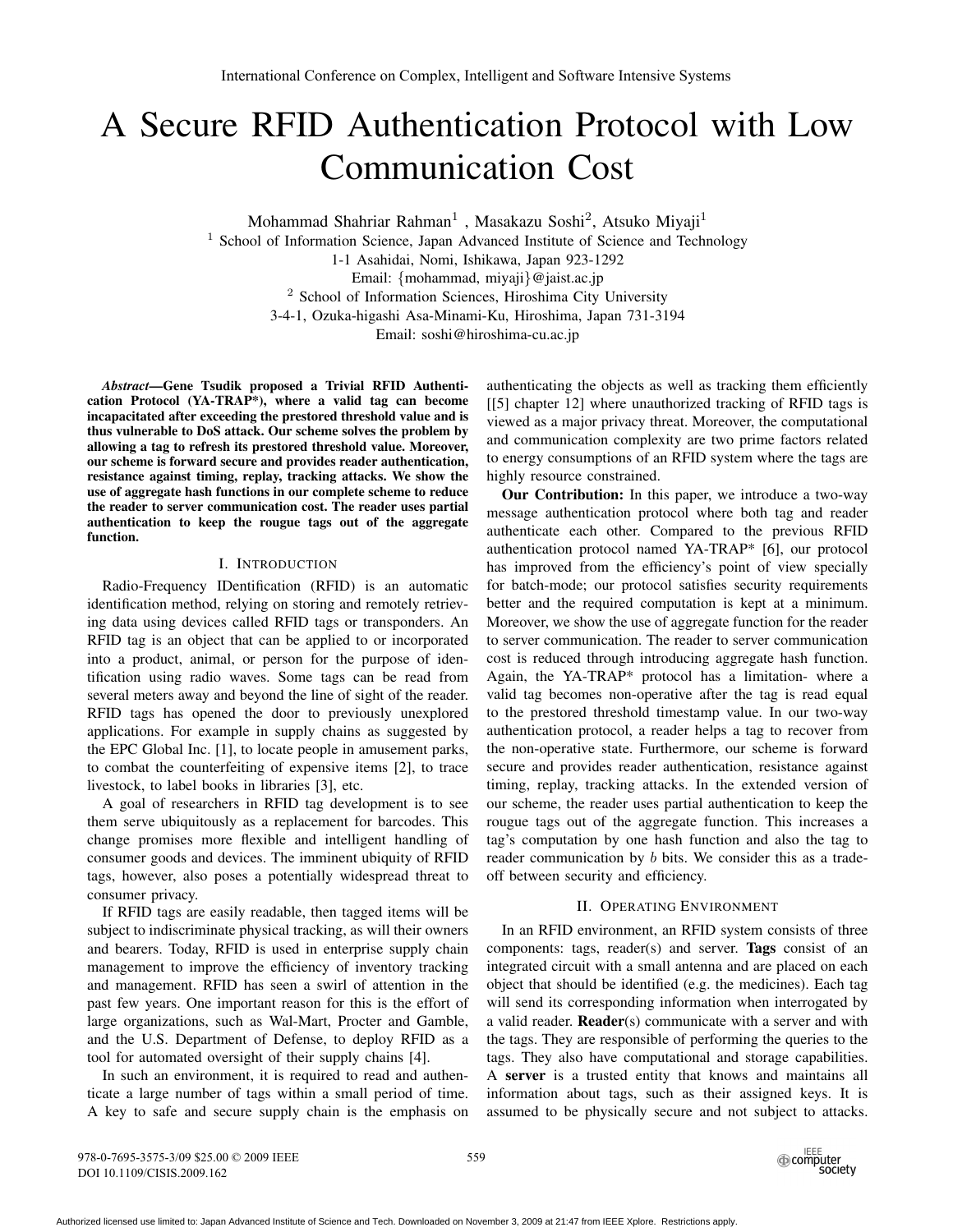Multiple readers might be assigned to a single server. A server only engages in communication with its constituent readers. All communication between a server and a reader is assumed to be over private and authentic channel. We assume that the adversary can be either passive or active. It can corrupt or attempt to impersonate or incapacitate any entity or track RFID tags. Namely, an adversary succeeds to trace a tag if it has a non-negligible probability to link multiple authentication and/or state update sessions of the same tag. Compromise of a set of tags should not lead to the adversary's ability to track other tags. Furthermore, the possibility of Denial of Service (DoS) attack, i.e., attacks that aim to disable the tags should be in a minimum level. Both reader and server have ample storage and computational capabilities. We assume that an RFID tag has no clock and small amounts of ROM to store a key and non-volatile RAM to store temporary timestamp. With power supplied by reader, a tag can perform a modest amount of computation and change its permanent state information stored in its memory. The messages which are in plaintext, are fully accessible by the adversary.

In batch mode, a reader scans numerous tags, collects the replies, and sometimes, performs their identification and authentication later in bulk. The batch mode is appropriate when circumstances prevent or inhibit contacting the back-end server in real time. An inventory control system, where readers are deployed in a remote warehouse and have no means of contacting a back-end server in real time is such an application.

Each tag  $RFID_i$  is initialized with at least the following values:  $k_i$ ,  $T_0$ ,  $T_{max_i}$ ; where  $k_i$  is a tag-specific value that serves two purposes: (1) tag identifier, and (2) cryptographic key. Thus, the size (in bits) of  $k_i$  is required to serve as sufficiently strong cryptographic key for the purposes of Message Authentication Code (MAC) computation. A new hash SQUASH proposed by Shamir [7] is the underlying hash function since it executes in fewest gates and operates in single block which are very important for resource constrained devices like RFID. In practice, a 128-bit  $k_i$  will most probably suffice.  $T_0$  is the initial timestamp assigned to the tag. This value does not have to be a discrete counter. For example,  $T_0$  can be the time-stamp of manufacture.  $T_0$  need not be tag unique; an entire batch of tags can be initialized with the same value.  $T_{max_i}$  can be viewed as the highest possible time-stamp.  $T_{max_i}$  is a tag specific secret value. This threshold value can be changed in case a tag becomes inactive due to exceeding the value. Each tag is further equipped with a sufficiently strong, uniquely seeded pseudo-random number generator (PRNG). For a tag  $RFID_i$ ,  $PRNG_i^j$  denotes the j-th invocation of the (unique) PRNG of tag *i*. Given a value  $PRNG_i^j$ , no entity (including a server) can recover  $k_i$  or any other information identifying  $RFID_i$ . Similarly, given two values  $PRNG_i^j$  and  $PRNG_i^k$ , deciding whether  $i = j$  must be computationally infeasible.

# III. PREVIOUS WORKS

We consider only related works relevant for comparison with our approach, i.e., protocols that emphasize involving secure minimal 2-round reader-tag interaction, aim to reduce tag requirements and computation, and address the communication complexity.

MSW protocols by Molnar, et al. [8] use hierarchical tree based keying. But they have a security flaw shown by Avoine, et al. [9] whereby an adversary who compromises one tag, is able to track/identify other tags that belong to the same families (tree branches) as the compromised tag. Zhu et.al. showed the security of aggregate function for RFID tags [10]. But they do not show the use of the aggregate function in a complete authentication protocol. Moreover, it is not clear how to find out individual rougue tags by the verifier.

We mainly consider YA-TRAP\* to compare our work with. Before going to state the original YA-TRAP\* algorithm, we are describing the parameters used here. For the sake of simplicity and better understandability, we will continue to use same notations related to most of these parameters in our scheme.  $T_{r_i}$ ,  $R_{r_i}$ ,  $ET_{r_i}$ : timestamp, random challenge, epoch token sent by the reader to a tag *i*.  $ET_{r_i}$  allows a tag to ascertain that the reader-supplied  $T_{r_i}$  is not too far into the future. This token changes over time, but its frequency of change (epoch) is generally much slower than the unit of  $T_{r_i}$ . Due to spcae limitation, we omit the detail of the protocol. The following Algorithm (YA-TRAP\*) shows authentication between a  $Tag_i$  and a reader, and, between a reader and a server at time j.

*Algorithm 1 (YA-TRAP\*):*

 $[1]$ Tag  $\leftarrow$  Reader:  $T_{r_i}^j$ ,  $R_{r_i}^j$ ,  $ET_{r_i}$ [2]  $Tag_i$ :  $[2.1]$   $\delta = T_{r_i}^j - T_{t_i}^j$  $\left[ 2.2\right] \nu = \lfloor T_{r_i}^j /INT \rfloor - \lfloor T_{t_i}^j /INT \rfloor$ [2.3] If  $(\delta \leq 0)$  or  $T_{r_i}^j > T_{max_i}^i$  or  $H^{\nu}(ET_{t_i}) \neq ET_{r_i}$  $[2.3.1]$   $H_{id_i} = PRNG_i{}^{i}$  $\left[2.3.2\right] H_{auth_i} = PRNG_i{}^{j+1}$  $\left[2.3.2\right] H_{auth_i} = PRNG_i^{j+2}$  $[2.4]$  else  $T_{t_i}^j = T_{r_i}^j$ ,  $ET_{t_i} = ET_{r_i}$  $[2.4.1]$   $H_{id_i} = HMAC_{k_i}(T_t)$ <br> $[2.4.2]$   $R_{t_i} = PRNG_i^{j+1}$  $[2.4.3]$   $H_{auth_i} = HMAC_{k_i}(R_{t_i}, R_{r_i})$ [3] Tag  $\rightarrow$  Reader:  $H_{id_i}, R_{t_i}, H_{auth_i}$  $[4]$  Reader  $\rightarrow$  Server:  $H_{id_i}, R_{r_i}, R_{t_i}, T_{r_i}^j, H_{auth_i}$ [5] Server:

- $[5.1]$   $s = LOGKUP(HASH_{TABLE_{T_{i}}}, H_{id_{i}})$
- $[5.2]$  if  $(s == -1)$
- $[5.2.1]$  MSG = TAG-ID-ERROR
- [5.3] else if  $(HMAC_{K_s}(R_{t_i}, R_{r_i}) \neq H_{auth})$
- [5.3.1] MSG=TAG-AUTH-ERROR
- [5.4] else MSG=TAG-VALID

[6] Server  $\rightarrow$  Reader: MSG

The protocol is vulnerable to DoS attacks. DoS resistance in YA-TRAP\* is limited by the magnitude of the systemwide INT parameter. An adversary can incapacitate tags for at most the duration of INT if it queries each victim tag with the current epoch token and the maximum possible  $T_{r_i}$  value within the current epoch. A tag needs to compute 4 keyed hash operations and a PRNG. In addition, a tag needs to compute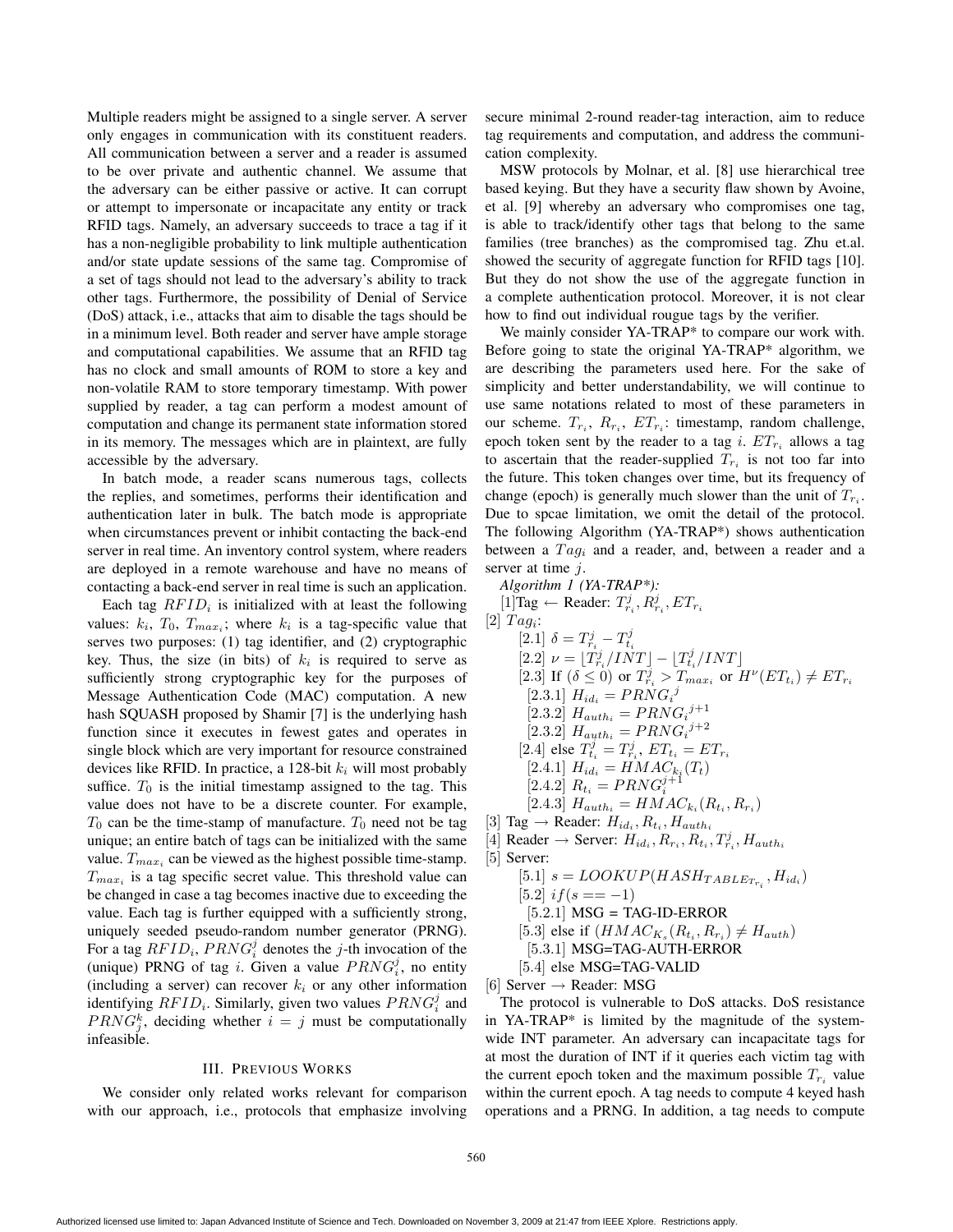$\nu$  hashes over  $ET_t$ . The communication cost of Tag to Reader is 3 messages (2 HMAC,  $1 R_{t_i}$ ) per Tag. The communication cost of Reader to Server is 5 messages (2 HMAC,  $1 R_{t_i}$ ,  $1 R_{r_i}$ , 1  $T_{r_i}$ ) per Tag. That means, for *n* number of tags, a total of  $2n$ HMAC,  $n R_{t_i}$ ,  $n R_{r_i}$ ,  $n T_{r_i}$  messages are sent to the server. This needs a huge amount of resource for communication in case of batchmode authentication. Moreover, eventhough a tag is valid, it becomes nonoperative when  $T_{r_i}$  exceeds  $T_{max_i}$ . That means, after being read for several times, when the valid timestamp value  $T_{r_i}$  sent by the reader becomes higher than the  $T_{max_i}$  stored in a valid tag, this valid tag no longer responds correctly to the reader.

#### IV. OUR SECURE AND LOW COST SCHEME

We mainly divide our scheme into two parts. The protocol we describe below reduces the communication costs between tag to reader and between reader to server. Then in subsection A, we extend the protocol into a more secure one which provides partial authentication of the tags. But the extended version increases a tag's computation by one hash function and also the tag to reader communication by b bits. We use one-time pad and aggregate hash function in our scheme.

**1) One-time pad**: The one-time pad is a simple, classical form of encryption (See, e.g., [11] for discussion). We briefly recall the underlying idea. If two parties share a secret onetime pad  $p$ , namely a random bitstring, then one party may transmit a message  $m$  secretly to the other via the ciphertext  $p \oplus m$ , where  $\oplus$  denotes the XOR operation. It is well known that this form of encryption provides information theoretic secrecy. Suppose, for instance, that pads from two different verifier-tag sessions are XORed with a given tag value in order to update it. Then even if the adversary intecepts the pad used in one session, it may be seen that she will learn no information about the updated value. Application of a one-time pad requires only the lightweight computational process of XORing. Indeed, one-time padding results in less communications efficiency than that achievable with standard cryptographic encryption tools like block or stream ciphers. The problem is that, standard cryptographic primitives require more computational power than is available in a low-cost RFID tag. This is the real motivation behind our use of one-time pads.

**2) Aggregate Function**: An aggregate function follows that if we are able to compress the size of all hash functions  $HASH<sub>i</sub>$ , then the communication complexity between the reader and the server can be reduced accordingly. This leaves an interesting research problem - is it possible to aggregate tags' attestations so that the size of the resulting aggregate attestation (i.e., H) is approximate to that of the original case (i.e., non-aggregate model). That is, given  $H_{id_i}$  =  $HASH(R_{t_i}, R_{r_i})$ , where HASH is a cryptographic one-way hash function, and  $R_{t_i}$  and  $R_{r_i}$  are random challenges of tag and reader respectively, we ask whether there exists an efficient polynomial time algorithm such that on input  $H_{id_i} = HASH(R_{t_i}, R_{r_i})$ , it outputs an aggregate of hash functions such that the size of  $\oplus (H_{id_1}, H_{id_2}, ..., H_{id_n})$  is

approximate to an individual  $H_{id}$ ; moreover, the validity of individual attestations can be checked efficiently given  $\oplus (H_{id_1}, H_{id_2}, ..., H_{id_n}).$  We derive an aggregate function from [10] as a tuple of probabilistic polynomial time algorithms (HASH,Aggregate,Verify) such that: The authentication algorithm HASH takes as input random numbers  $R_{t_i}$  and  $R_{r_i}$  and outputs an attestation  $H_{id}$ ; The aggregate function Aggregate takes as input  $H_{id_1}, H_{id_2}, ..., H_{id_n}$  and outputs a new attestation H; The verification algorithm verify takes as input  $(R_{t_1}, R_{r_1})$ ,  $(R_{t_2}, R_{r_2})$ ,...,  $(R_{t_n}, R_{r_n})$  and an attestation H, outputs a MSG with Accept denoting acceptance or Error denoting rejection.

As we have seen previously, the data on a genuine tag can be easily scanned and copied by a malicious RFID reader and the copied data can be embedded onto a fake tag. Malicious readers may also try to corrupt and snoop on genuine tags. These threats are nullified by incorporating a RFID reader authentication by a tag. To authenticate itself to a tag, a reader sends  $Hash(T_{r_i}^{j-1}, T_{max_i})$ . If the received hash value matches with the computed hash value, then it proceeds. Otherwise it rejects by generating pseudo-random numbers(PRNG). PRNGs are generated as becuase they are required for the respective times taken by hash function computations and the rejection as close as possible. This is needed to thwart obvious timing attacks by malicious readers aimed at distinguishing among the two cases. The random number generated must be indistinguishable from  $Hash(T_{r_i}^{j-1}, T_{max_i})$ . That means, the adversary has to face the decision problem of distinguising the  $Hash(T_{r_i}^{j-1}, T_{max_i})$  from a random value. This indistinguishability feature is required to protect against narrowing attack [6] which leads into tracing the tag by an adversary. The use of PRNGs to obfuscate the tag identity was first introduced in [12].

The server keeps the table of valid tags and the last issued timestamp  $T_{r_i}$  for each of the tags. So, it can easily findout a valid tag when it becomes after exceeding the threshold  $T_{max_i}$ . The new timestamp threshold value  $T_{max_{i}new}$  is stored in memory erasing the existing  $T_{max_i}$  only after the reader authenticates itself to the tag. However, the reader generates  $T_{max_{i,n \neq w}}$  only when the tag makes sure that itself is a dead tag (unexpected output from a valid tag can be an indicator). The reader sends the value  $T_r$  by XOR-ing the  $T_{max_i}$  and  $T_{max_{i new}}$ . Generating  $T_{max_{i new}}$  works as one-time padding as it is freshly computed everytime a tag requires to update its  $T_{max_i}$ ; and the value  $T_{r_i}$  also cannot be revealed by the adversary as the adversary cannot distinguish the tag's actual response from a PRNG. Before XOR-ing, the reader must make sure that the value of  $T_{max_{i}$  is strictly greater than  $T_{max_i}$ . Eventhough exceeding the  $T_{max_i}$  value is considered to be a feature of YA-TRAP\*, we take into account a different scenario: when an item is brought from the store, the reader/server may want to incapacitate the attached RFID tag, for example. In this case, our protocol only needs to send an arbitrary future timestamp value to the tag to incapacitate. On the other hand, in YA-TRAP\*, the reader/server needs to send several  $ET_{r_i}$  values to eventually reach  $T_{max_i}$ -which is not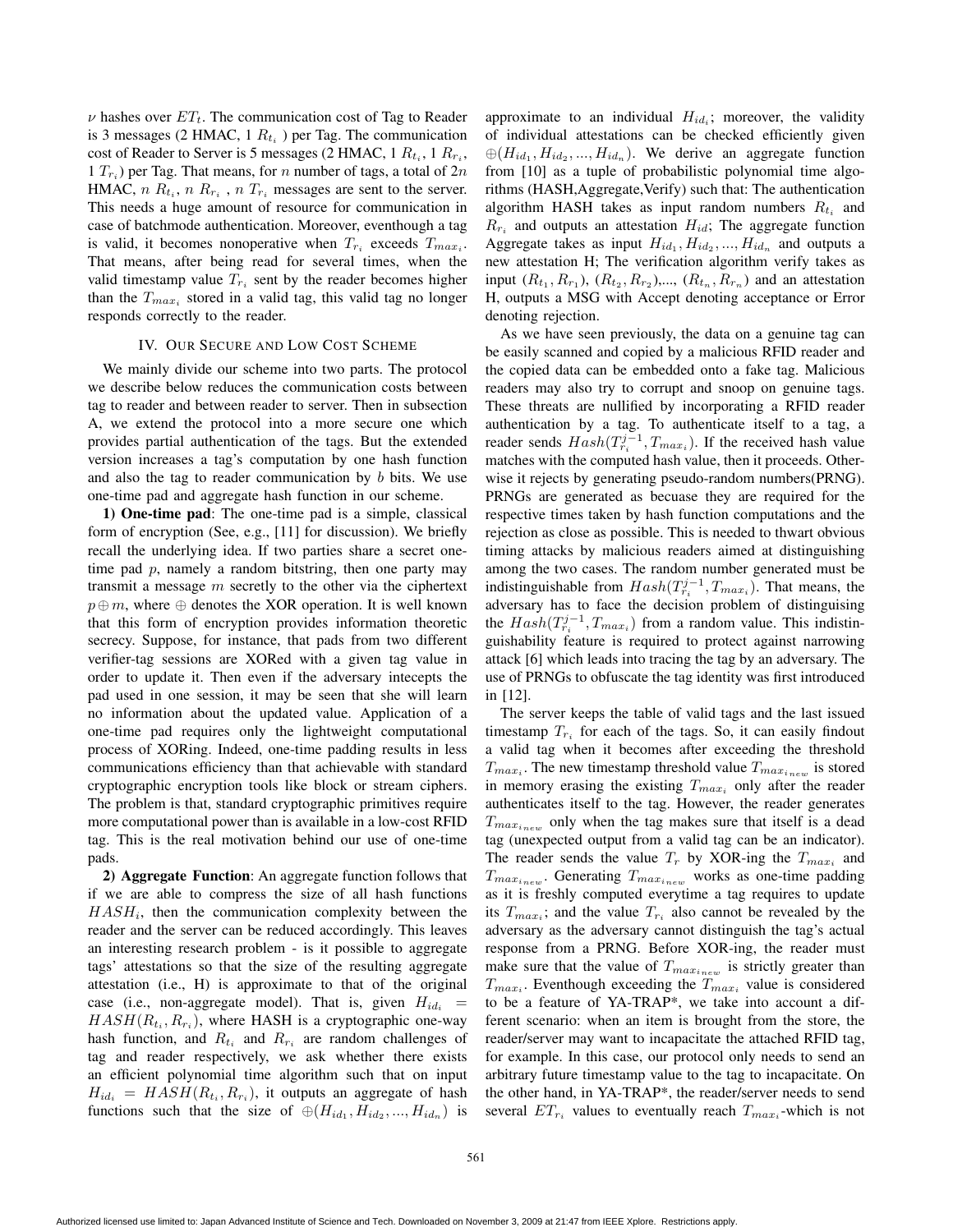suitable in cases like the example above.

After the reader authentication, a tag compares whether the received  $T_{r_i}^j$  is greater than  $T_{max_i}$ . If so, it computes  $T_{max_{i new}}$  and verifies whether the  $T_{max_{i new}}$  is strictly greater than  $T_{max_i}$ . A tag then refreshes its  $T_{max_i}$  value. Then the tag computes hash of  $R_{r_i}$  and  $R_{t_i}$ .

After receiving responses from the tags, the reader chekcs the  $R_{r_i}$  whether it matches with any other previous value.

As the tags responses are collected over multiple time intervals, the reader marks the responses according to the  $T_{r_i}$ values used.

Then reader aggregates all the  $H_{id_i}$  by XOR-ing them. The security of aggregate hash functions has been shown in [13]. After that, it concatenates all the  $R_{t_i}$  into one message  $R_t$ . The reader forwards  $H$ ,  $R_t$  to server.

Upon receiving them, the server looksup its database for the marked tags, computes their corresponding hash values and matches their XOR-ed value with the received H. It sends  $MSG = TAG-VALID$  back to reader to end the whole process.

The Algorithm 2 below is the secure and low cost authentication protocol:

*Algorithm 2 (Low Cost and Secure Authentication Scheme):*

$$
[1]Tag \leftarrow \text{Reader: } T_{r_i}^j, R_{r_i}^j, Hash(T_{r_i}^{j-1}, T_{max_i})
$$
\n
$$
[2] Tag_i:
$$
\n
$$
[2.1]While Hash(T_t^j, T_{max_i}) \neq Hash(T_{r_i}^{j-1}, T_{max_i}),
$$
\n
$$
R_{t_i}^j = PRNG_i^1, H_{id_i} = PRNG_i^2, k_i^{j+1} = PRNG_i^3
$$
\n
$$
[2.2] \delta = T_{r_i}^j - T_{t_i}^j
$$
\n
$$
[2.3]While T_{r_i}^j > T_{max_i}, then
$$
\n
$$
T_{max_{inew}} = T_{r_i}^j \oplus T_{max_i},
$$
\nif  $T_{max_{inew}} > T_{max_i}$ , then set  $T_{max_i} = T_{max_{inew}}$ ,  
\nelse Reject\n
$$
[2.4] if (\delta \le 0) then
$$
\n
$$
R_{t_i}^j = PRNG_i^1, H_{id_i} = PRNG_i^2, k_i^{j+1} = PRNG_i^3
$$
\nelse  $T_{t_i}^i = T_{r_i}^j, R_{t_i}^j = PRNG_i, H_{id_i} = HASH(R_{t_i}^j, R_{r_i}^j)$ \n
$$
[2.5] k_i^{j+1} = H(k_i^j)
$$
\n
$$
[3] Tag \rightarrow \text{Reader: } H_{id_i}, R_{t_i}^j
$$
\n
$$
[4] Reader:
$$
\n
$$
[4.1] If R_{t_i}^j \text{ matches with any of the previously generated } R_{t_i}, then REJECT else mark each  $H_{id_i}, R_{t_i}^j$
$$
\n
$$
[4.2] H = \bigoplus_{i=1}^n H_{id_i},
$$
\n
$$
R_t = R_{t_1} || R_{t_2} || R_{t_3} || \dots || R_{t_n}
$$
\n
$$
[5] Reader \rightarrow Server: H, R_t
$$
\n
$$
[6.1] lookup accepted T_r according to marked R_{t_i}; if \bigoplus_{i=1}^n H_{id_i}, R_{t_i}^j \text{ if } \bigoplus_{i=1}^n H_{id_i}, R_{t_i}^j \text{ if } \bigoplus_{i=1}^
$$

if  $\oplus$  $\sum_{i=1}^{n} HASH(R_{r_i}, R_{t_i}) \neq H,$ then MSG=TAG-AUTH-ERROR else MSG=TAG-VALID [6.2] update each  $k_i$ 

[7] Server  $\rightarrow$  Reader: MSG

# *A. Extending the Protocol*

The aggregate function enables a server only to find out the anomaly of the resultant XOR operations of the hash values.

That means, if the computed aggregate hash value does not match with the received  $H$ , the server cannot find out the specific tag for which the result is an oddity.

To alleviate such incident, we use a one-way hash for the partial authentication of a tag. One-wayness means that, having seen the hash value, it is not possible to extract the contents on the hash. For this purpose, we need to add the following step to compute an authencation token(AT) as step [2.5] before renewing the key  $k_i$ :

 $[2.5]AT_{t_i}^j = Hash(T_{max_i}, k_i^j)$ 

A tag *i* has its secret value  $T_{max_i}$  and key  $k_i^j$ . Generating  $k_i^j$ for every read operation also ensures forward security. So, to partially authenticate itself to server, a tag sends the computed  $AT_{t_i}^j$  value to the reader. So, the step [3] is rewritten as:

 $[3]': Tag_i \rightarrow Reader : H_{id_i}, R_{t_i}^j, AT_{t_i}^j$ 

Upon receiving  $AT_{t_i}^j$  from a tag i, the reader finds a match with the desired  $AT_{s_i}^{j}$  for tag i, which the reader had received from the server for that particular tag  $i$  for the  $j$ -th read interaction. This requires us to modify the step [4.1] as [4.1]' like below:

 $[4.1]'$  If  $R_{t_i}^j$  matches with any of the previously generated  $R_t$ , then REJECT

else if  $AT_{t_i}^j \neq AT_{s_i}^j$ , then exclude

else mark each  $AT_{t_i}^{j_i}$ ,  $H_{id_i}$ ,  $R_{t_i}^{j_i}$ 

The reader has a table consisting of the expected identification token  $AT_{s_i}^j$  values corresponding to each tag (each tag's  $T_{r_i}$ ). So, the reader checks the hash value of a tag and if a tag is found legitimate, its authentication message is included into the reader's aggregate function.

The tag sends a one-way hash value of the random numbers to the reader to authenticate itself. As the reader is not capable of too much computaions like computing hash values of a huge number of tags, it forwards the hash values for authentication to the server.

The server also needs to do some computation after it matches the aggregated value received from the reader. After updating each key  $k_i^j$  of the corrsponding tags to  $k_i^{j+1}$ , the server computes their respective authentication token values  $(AT_{s_i}^{j+1})$  for the next  $(j + 1)$ -th read operation. This step is added to the protocol as step [6.3]:

[6.3] compute  $AT_{t_i}^{j+1} = Hash(T_{max_i}, k_i^{j+1})$ 

Furthermore, the server to reader communication is required to include the newly generated  $AT_{s_i}^{j+1}$  values. So, step [7] can be modified like:

[7]<sup> $\prime$ </sup> Server  $\rightarrow$  Reader: MSG, all  $AT_{s_i}^{j+1}$ 

One significant point here to note that, the extended version of the protocol increases communication cost for both the tag to reader and server to reader interactions. However, sacrificing a part of communication cost strengthens the security. We consider this tradeoff between cost and security to be a feature of our protocol. The partial authentication by the reader helps filter out malicious tags. This erases inclusion of any rougue tag in the aggregate function, which leads into no anomaly when the server verifies the aggregate value.

We emphasize that, for a batch mode environment where validating a number of tags in a very small amount of time,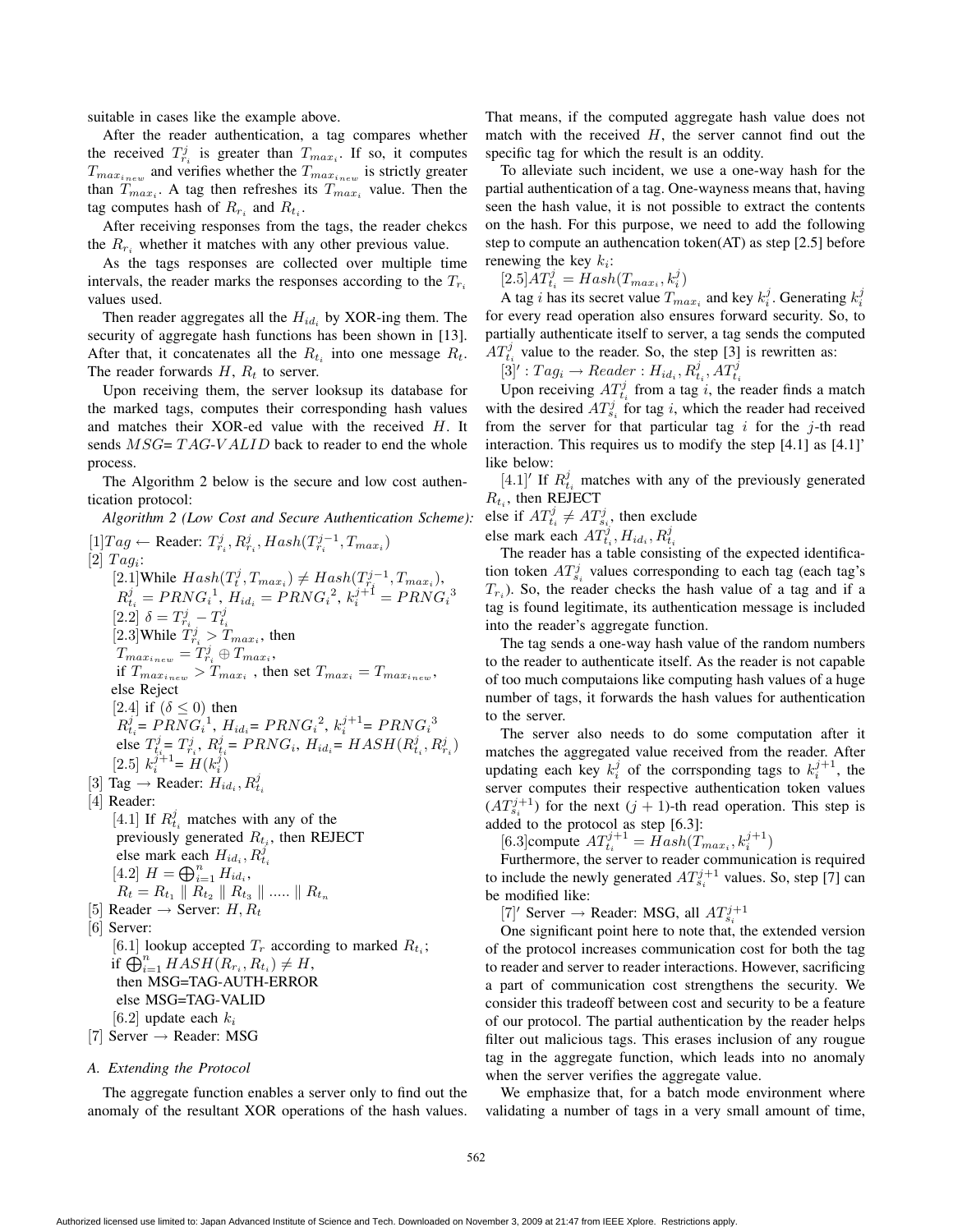Algorithm 2 is suitable - where the communication cost is the least. In such a batch mode environment, tags are authenticated in a bulk, hence it is enough to verify the authentication of the whole batch together in a least possible time. Even though the extended protocol is not much effective for batch mode environment where validating a number of tags in a small amount of time is required, it can be used in the settings where the server is not readily available. In such situations, the reader can partially authenticate the tags. Moreover, the extended version is also suitable for small number of tags or even for individual tag authentications.

## V. SECURITY ANALYSIS

• *Forward Security*: The forward-security property means that even if the adversary obtains the current secret key, she still cannot derive the keys used for past time periods. To ensure this, we have used a forward-secure message authentication scheme which is key-evolving. For each valid read operation, a tag uses the current key  $k_i$  for creation and verification of authentication tags. At the end of each valid read operation,  $k_i$  is updated by a one-way hash function H and previous  $k_i$  is deleted. An attacker breaking in gets the current key. But given the current key  $k_i$  it is still not possible to derive any of the previous keys. Moreover, due to the one-wayness of the hash function used in  $AT_{t_i}^j = Hash(T_{max_i}, k_i^j)$ , the adversary cannot compute  $k_i^j$  or any other previous keys if she manages to get  $k_i^{j+1}$ .

• *Timing Attack*: Our protocol is immune to crude timing attacks that aim to determine the tag's state or its  $T_t$  value. From the timing perspective, steps 2.1, 2.4 and 2.5 in the algorithm are indistinguishable since PRNG and HASH are assumed to execute in the same time. PRNGs are generated as becuase they are required for the respective times taken by hash function computations and the rejection as close as possible. This is needed to thwart obvious timing attacks by malicious readers aimed at distinguishing among the two cases.

• *Tag Tracking*: Tracking a tag means that it is computationally feasible to infer from the interactions with a tag information about the identity of the tag or link multiple authentication sessions of the same tag. Success or failure of a tag-reader interaction is not observable by the adversary in the environments where the interaction concludes without some sort of publicly visible effect. In our protocol, from a tag's response  $PRNG_i$ , no entity (including the server) can recover  $k_i$  or any other information identifying that particular tag. This is due to the reason that, the PRNG values are indistinguishable from the normal replies (Hash values) and the hash function used is one-way (given the hash value, it is not computationally feasible to derive the contents of the hash function).

It is also not possible for an adversary to track a tag due to the use of one-time padding. As the adversary cannot distinguish a normal response from a PRNG, she cannot track a tag even the tag becomes incapacitated by exceeding the  $T_{max_i}$  value. So when the valid reader forwards a  $T_{r_i} > T_{max_i}$ 

to an incapacitated tag  $i$ , the adversary cannot find out the  $T_{max_{i_{new}}}$  from the value she has seen during the session. As the  $T_{max_{i_{new}}}$  is freshly generated and the adversary cannot know for which particular value of  $T_{r_i}$  the stored  $T_{max_i}$  is going to be refreshed, the information theoretic security of one-time padding provides the secrecy of the Tmax*inew* .

• *DoS resistance*: Our protocol also has DoS resistance capability. By feeding an arbitrary future timestamp  $T_{r_i}$ , an adversary can incapacitate a tag. As only the server can distinguish a tag i's normal reply from a random reply, and it has the  $T_{r_i}$  and  $T_{max_i}$  in its database, the server can generate and new threshold timestamp value for the tag to replace the old threshold. As discussed earlier, generating and sending the new threshold value to the tag works as one-time pad. And the adversary is not able to keep the tag incapacitated for a long time (infact, the tag will generate PRNG on the next immediate valid interaction only).

• *Tag Cloning*: Tag cloning means that, the data on a valid tag is scanned and copied by a malicious RFID reader and the copied data is embedded onto a fake tag. Authentication of RFID reader prevents this cloning attack. In our protocol, a tag never generates genuine replies unless it verifies the reader first. This verification thwarts the cloning attack.

• *Replay Attack*: Assuming that the random challanges sent by the reader and the tag are same in two different sessions, an adversary can launch replay attack by snooping the random numbers. In our protocol, the reader matches the random numbers it receives from the tags to make sure that no two random numbers from two defferent sessions with a same tag are equal. This prevents the replay attack.

• *Tag Non-operative*: In our scheme, the server can help an incapacitated tag to become operative by sending a renewed  $T_{max_i}$  which is strictly greater than the previous one. This renewing capability also enables a server to willingly incapacitate a tag whenever it wants (consumer goods which are not needed to be authenticated any more after they are sold).

#### VI. COMPARISON OF PERFORMANCE

As discussed earlier, MSW protocol has a vulnerability that compromising of a tag makes the other tags of the same family compromised also. This concern does not arise in our protocol since no two tags share any secrets between them. In other words, in our work, it is not possible for an adversary to derive secrets of other tags even if she gets a tag's secrets - which feature is absent in MSW protocol.

Zhu et.al's aggregate function is shown to be secure, but they do not provide any complete protocol to show the use of aggregate function; it also can not find out an individual rouge tag- rather can only find out that the aggregate function has some rogue tag's information by detecting the oddity of the aggregated output. Our protocol uses the aggregate function to reduce the communication cost. Moreover, to indentify a rougue tag, we introduce partial authentication by the reader. This works as a filter to reject any possible fake tags. This partial authentication helps an aggregate function to be correctly verified by the server, hence authenticating